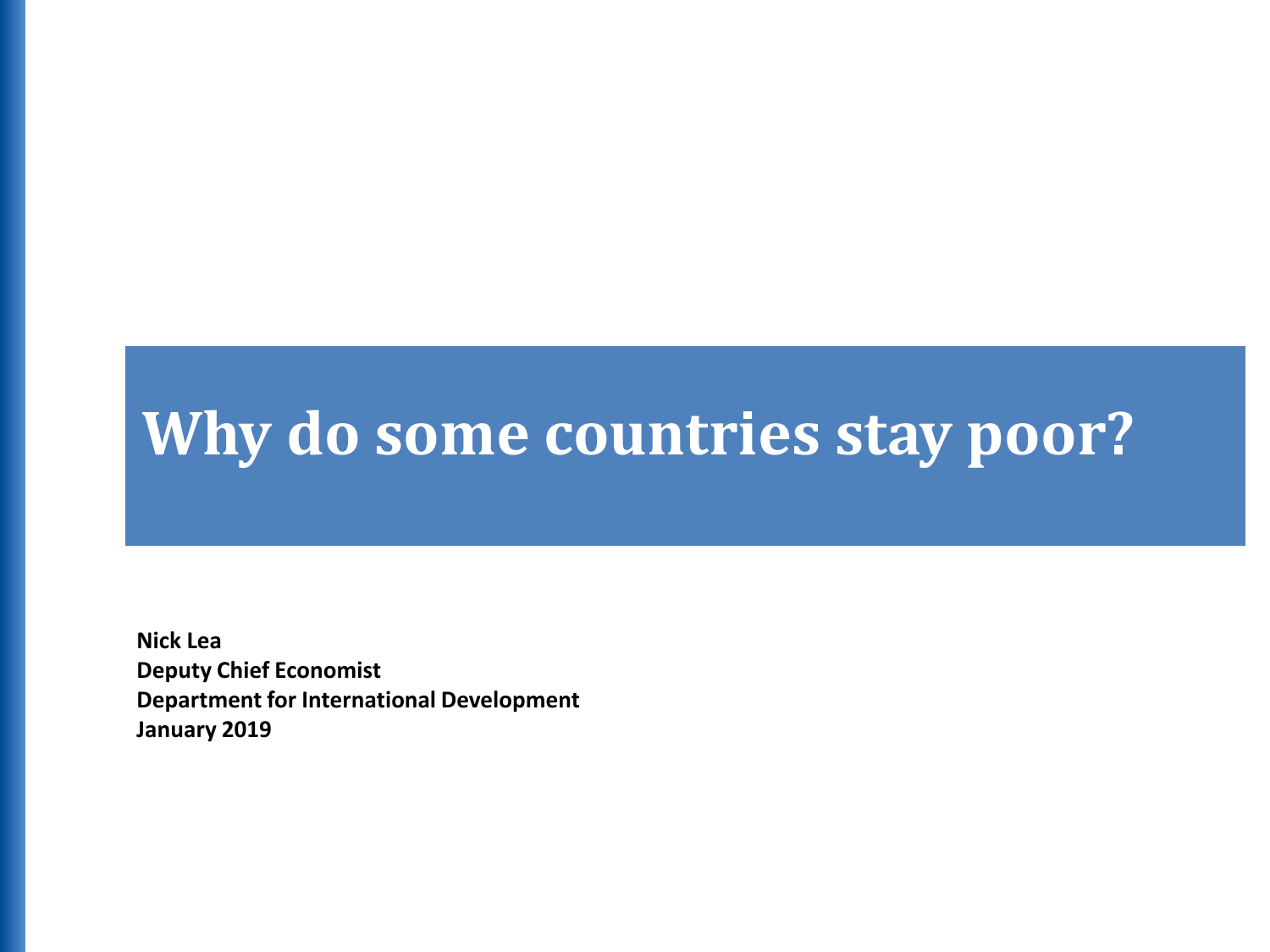# **A Brief History of Income**



- For most of economic history, nothing happened
- UK eventually established security, inclusive politics, technology => 60 fold increase
- China able to grow faster by using existing technology
- Development is a process of **escaping traps** (Tanzania => ~2 fold increase)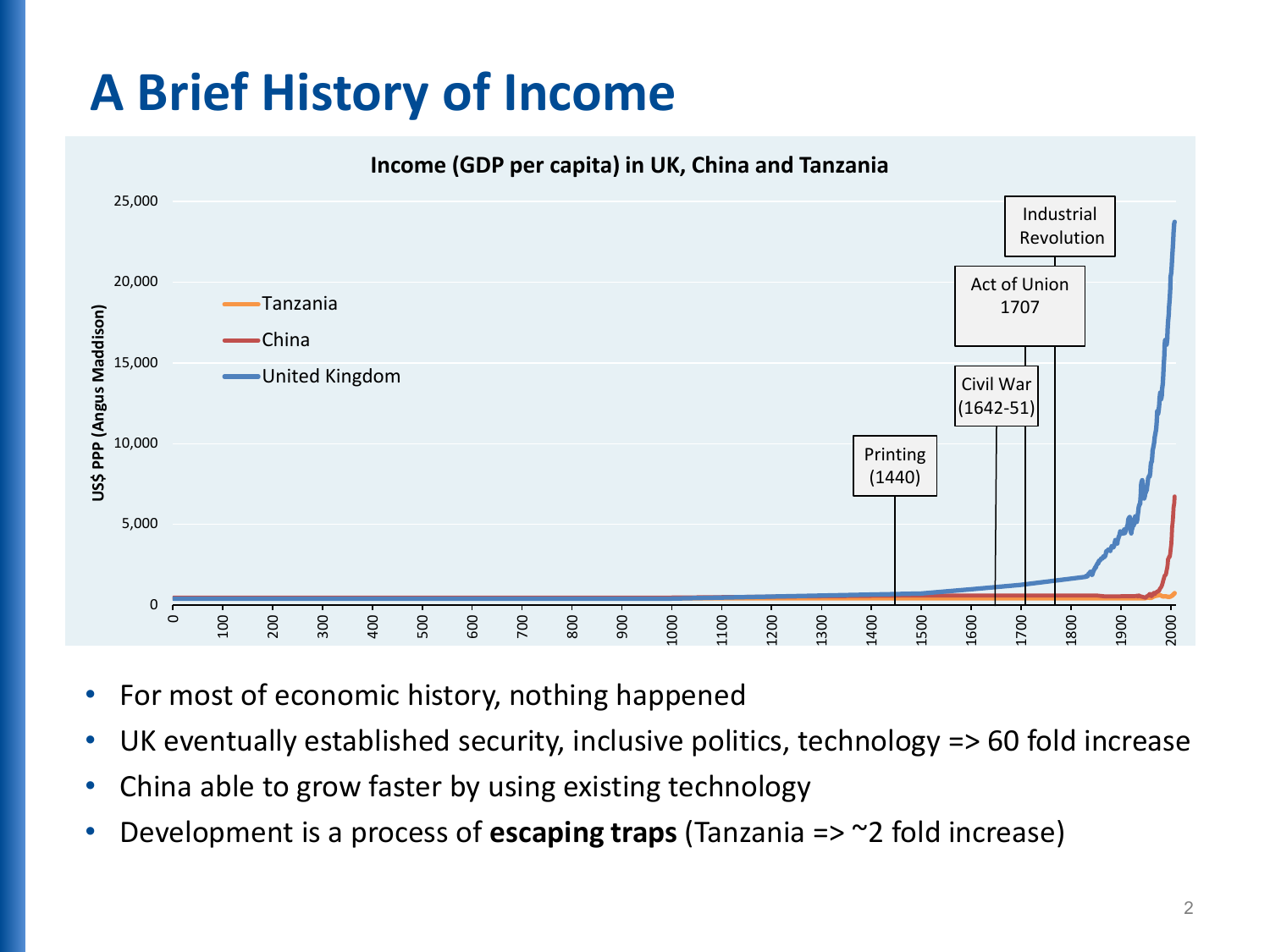#### **The Biggest Economic Change in History**



The visualization is available at OurWorldinData.org where you find more visualizations and research on global development. Licensed under CC-BY-SA by the author Max Roser.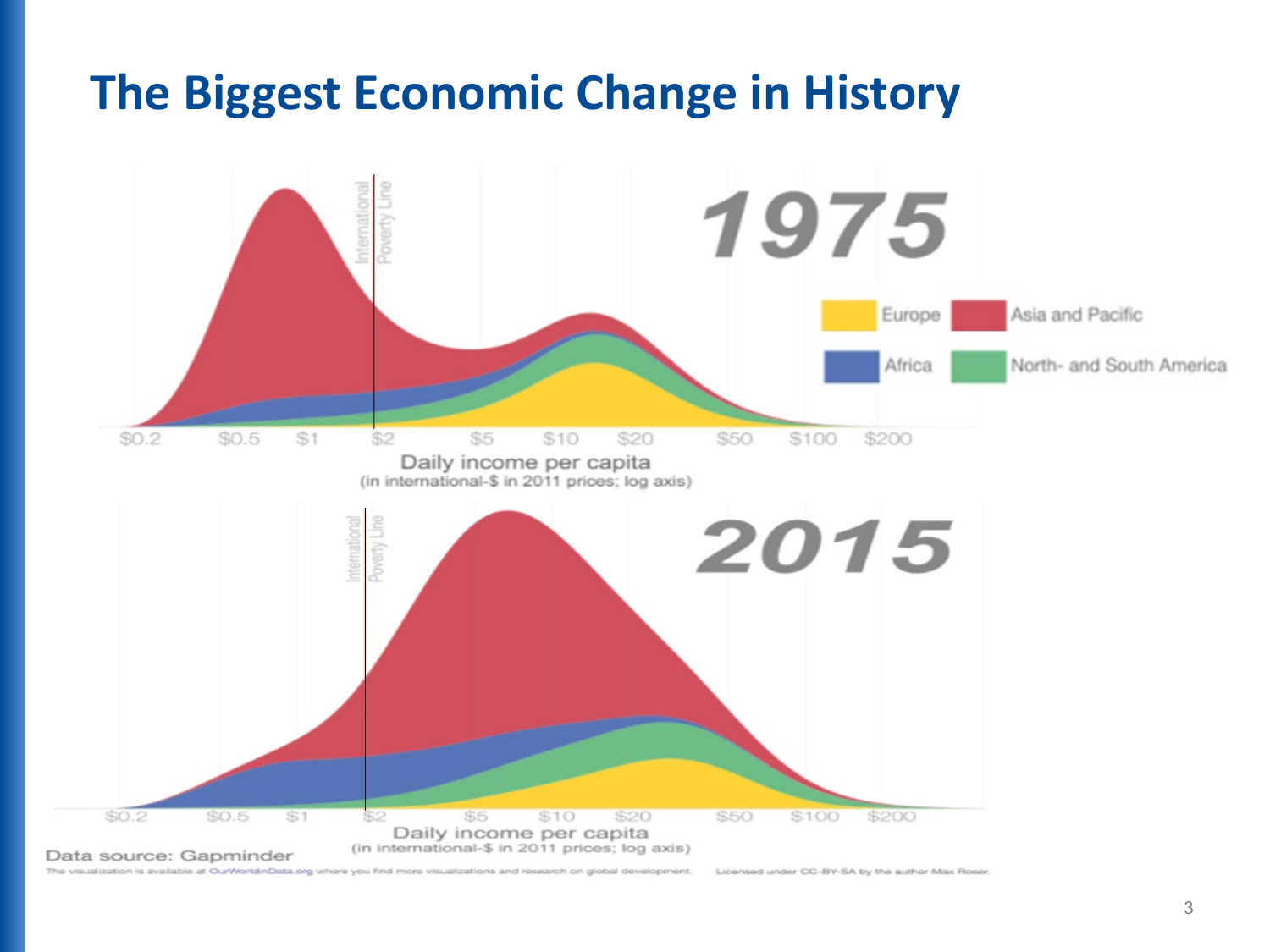#### **Convergence is what matters in the long run**



**GDP per capita relative to the OECD**

- East Asia makes strong progress towards OECD frontier.
- Slow but steady progress in South Asia from lowest level
- Latin America makes progress after 2003 (debt crisis, commodity recovery) but falling again.
- Extremely slow progress in Sub-Saharan Africa, flat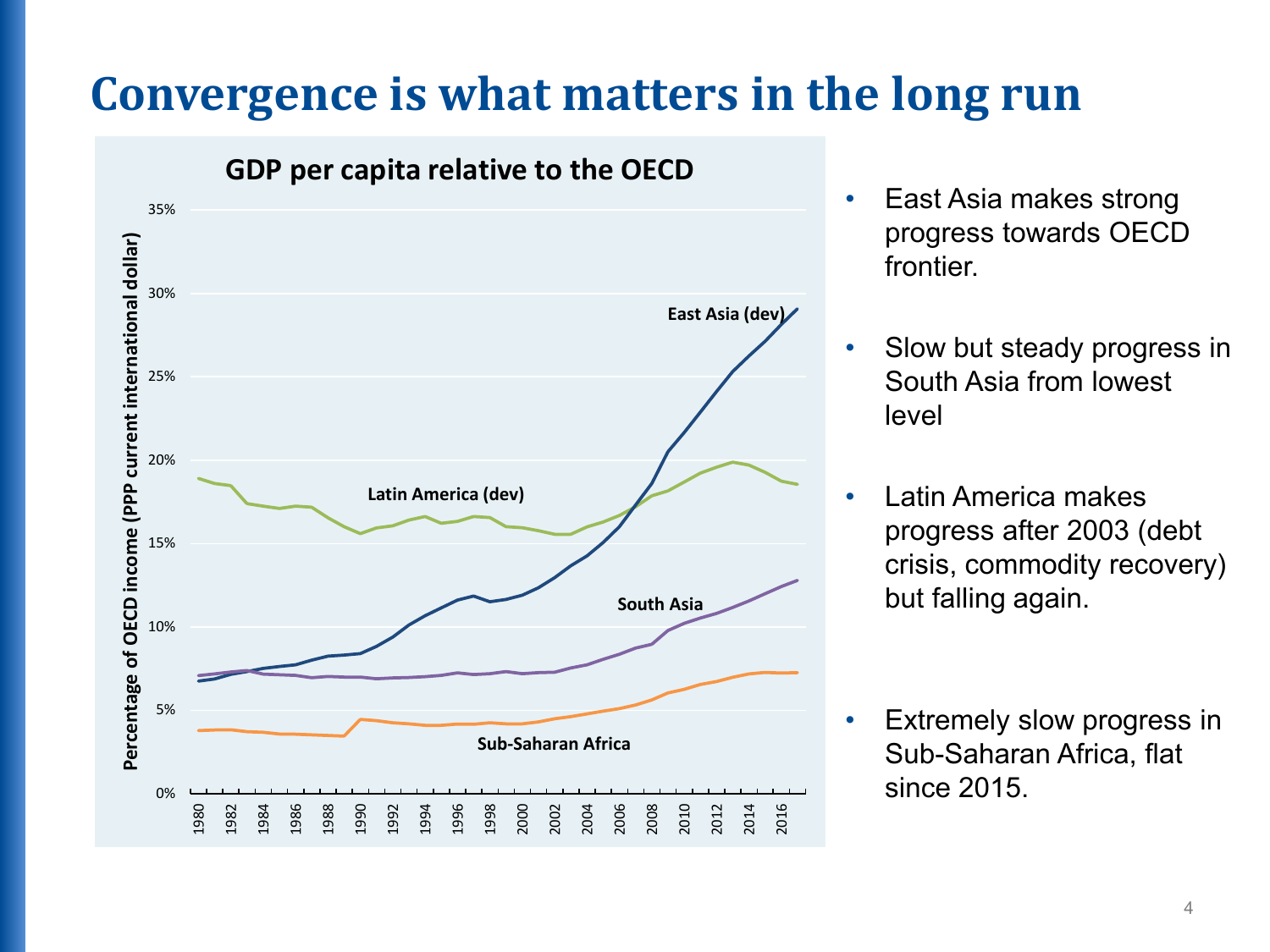## **Extreme poverty is ending in Asia**

- The **proportion** of those in extreme poverty has significantly fallen nearly everywhere
- Due to population growth, the overall **number** of Africans in absolute poverty has not yet fallen (∼400 million)

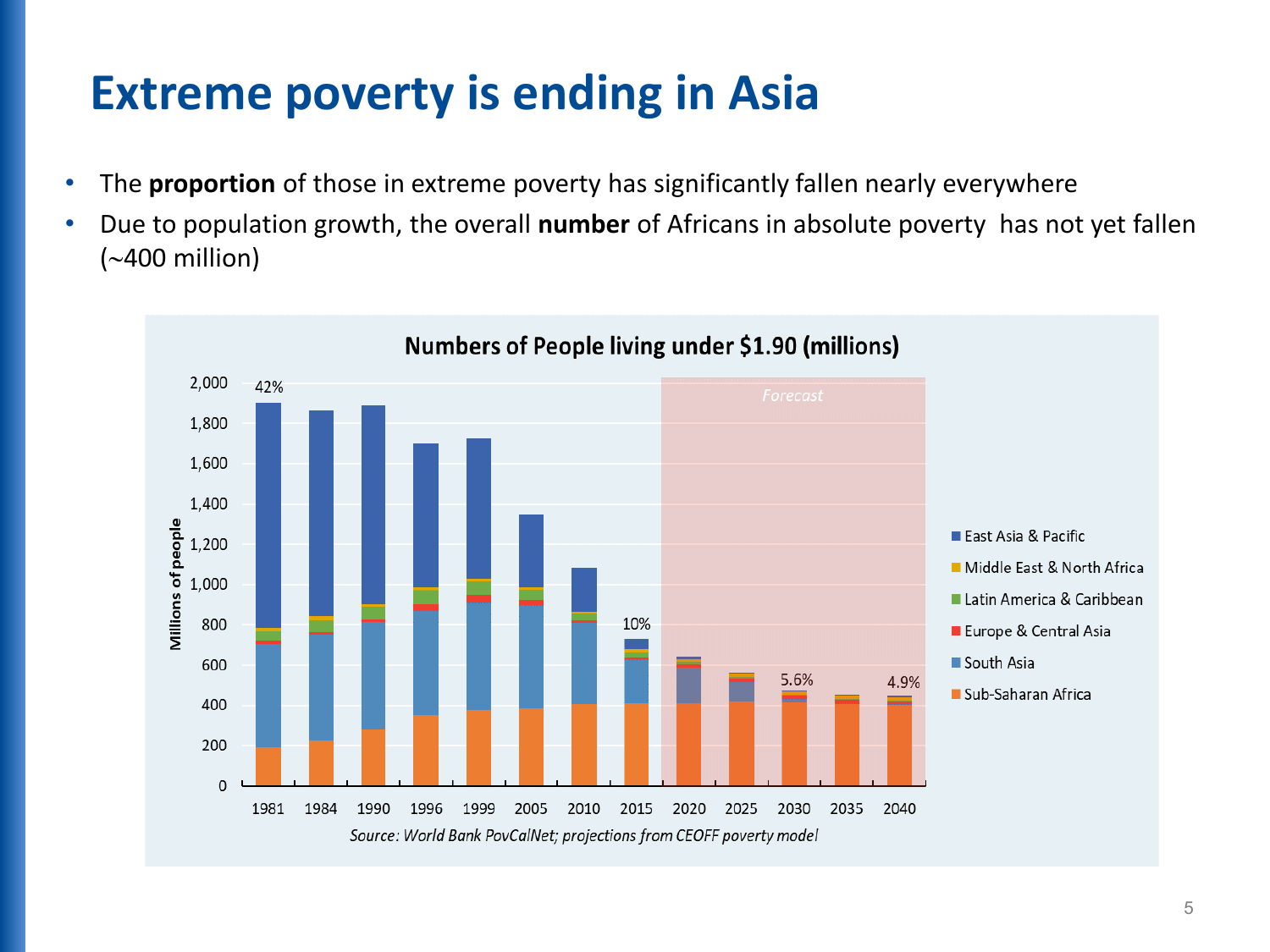# **The tough cases**



- 95% of extreme poverty is projected to be in 26 (+AFG,SOM,SSD,ERI) countries by 2040
- All bar 7 are classed as fragile (Malawi, Benin, Togo, Rwanda, Senegal, Burkina Faso, PNG).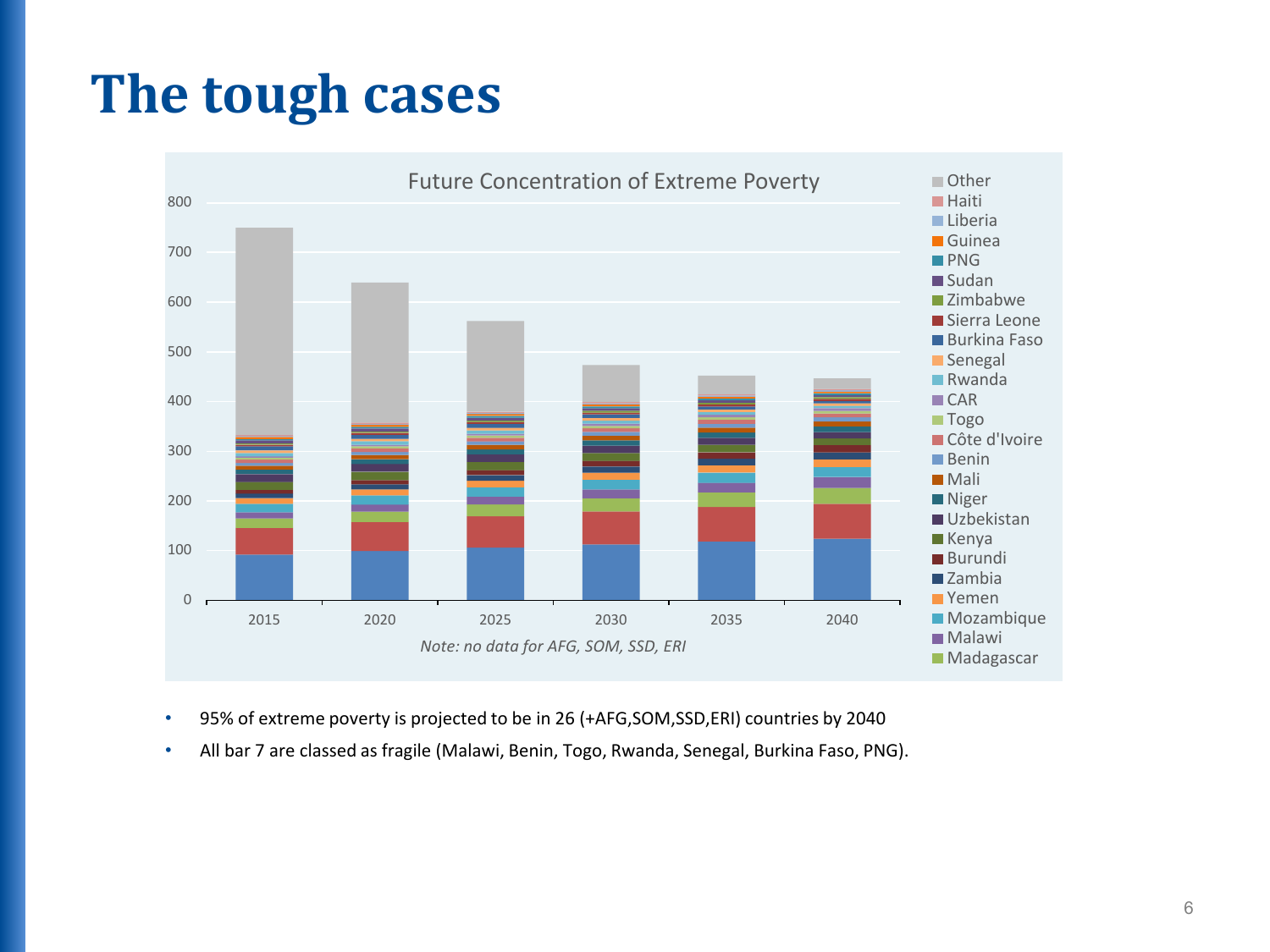**What keeps these 400 million people poor**  *(and these nations fragile)?*

7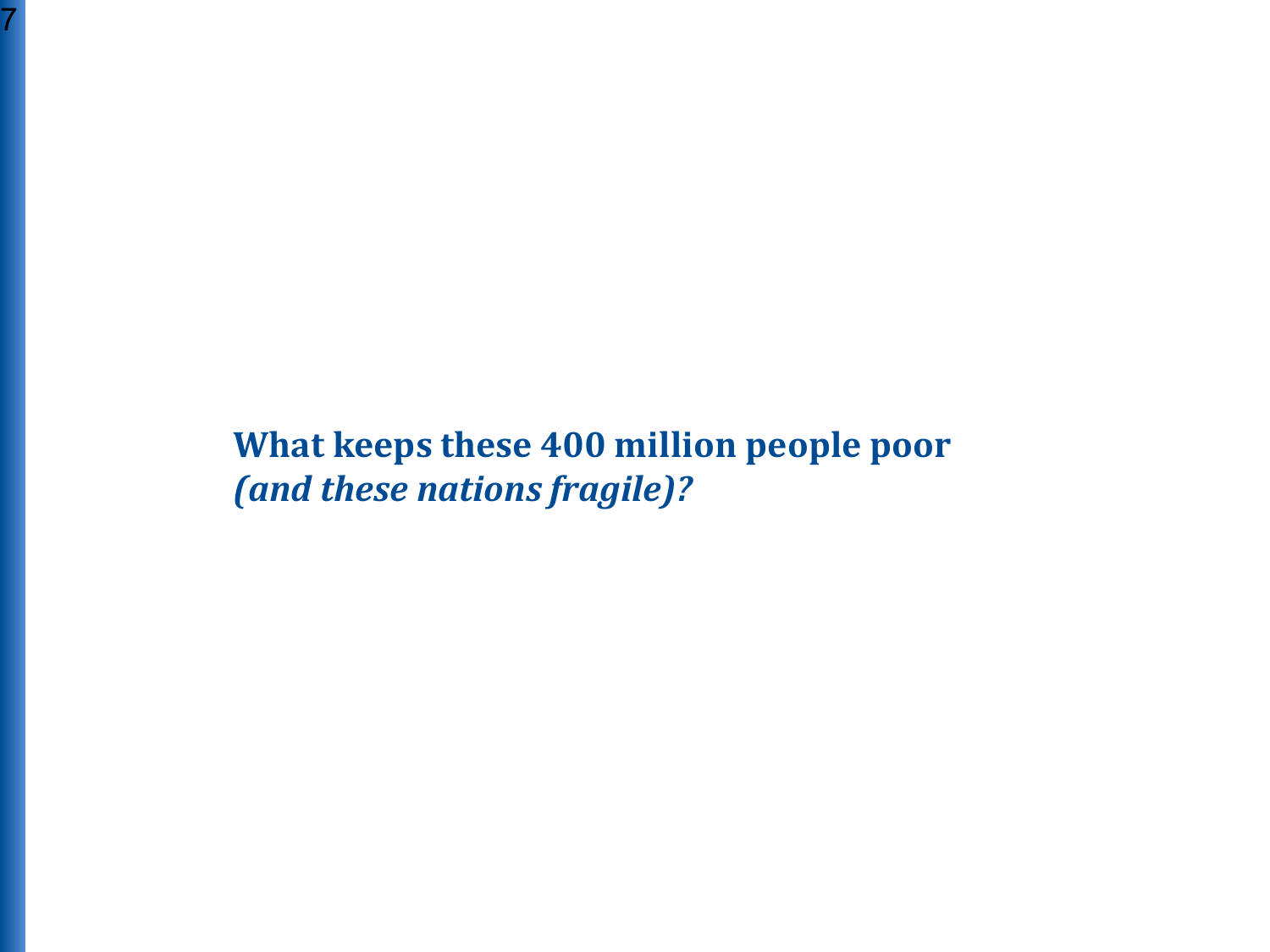# **Trap 1 : Demography**



- High population growth increases poverty numbers **and** associated with slow headcount reduction
- Africa's population doubled in last 26Y, will double again by 2050 (2.5 billion)
	- Urban population will triple
	- Migrant labour supply: Africa grows from 1.7x Europe to 3.5x by 2050
- Faster demographic transition  $\rightarrow$  poverty, incomes, urbanisation, security, migration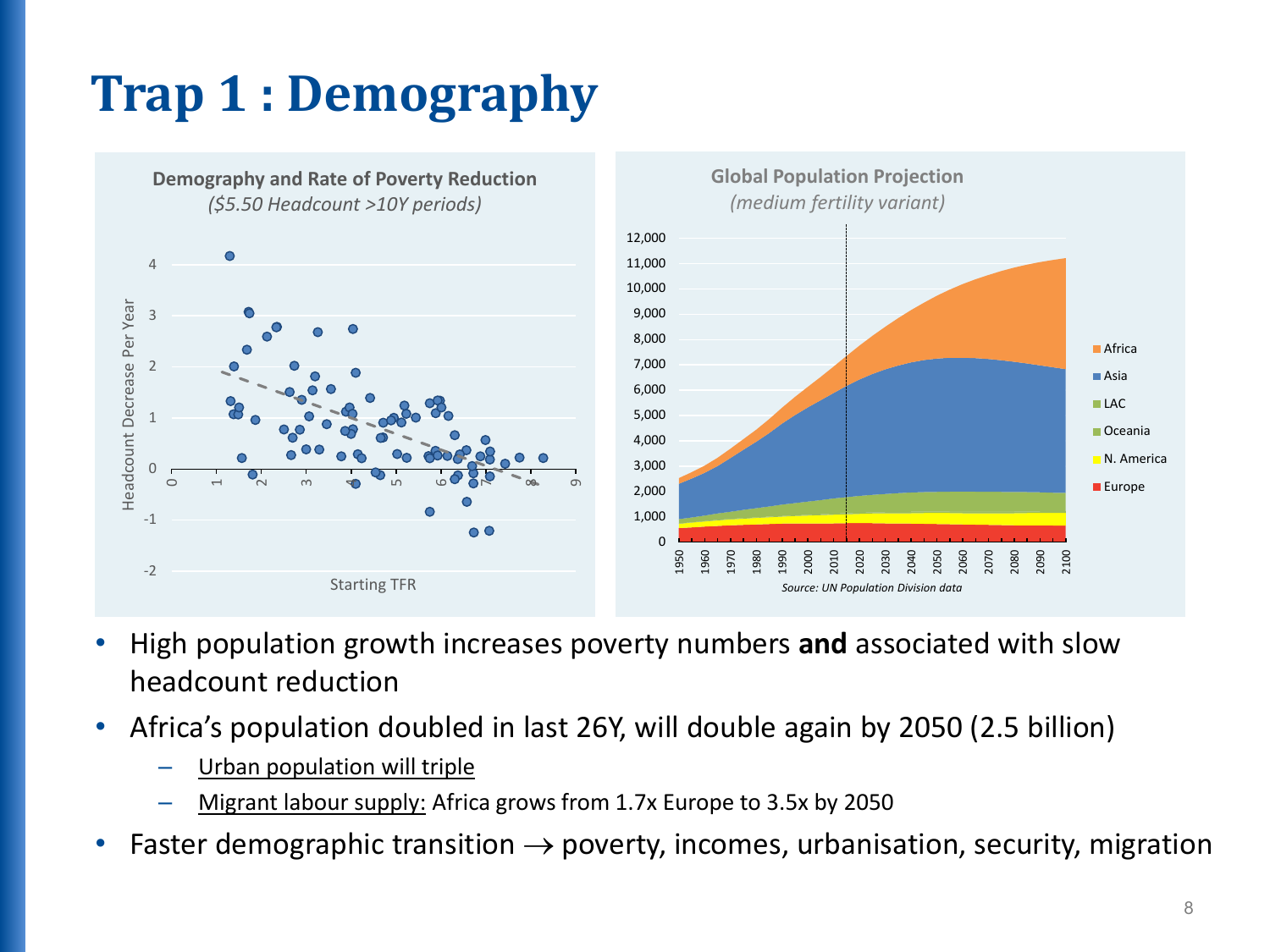# **Trap 2: Lack of effective firms**

- Effective firm = productivity through economies of specialisation and scale
- Since 1200, output per person in the UK has risen ~50x
- Habitat for firms is difficult to create but possible (Ethiopia, Rwanda, Bangladesh, Ghana)



- Most *tough cases* rely on a few FDI extractives companies to create the multipliers that drives nearly all other economic activity. (SSA exports to RoW are ~50% oil)
- Ideal are exporting firms that create jobs and have an upgrade path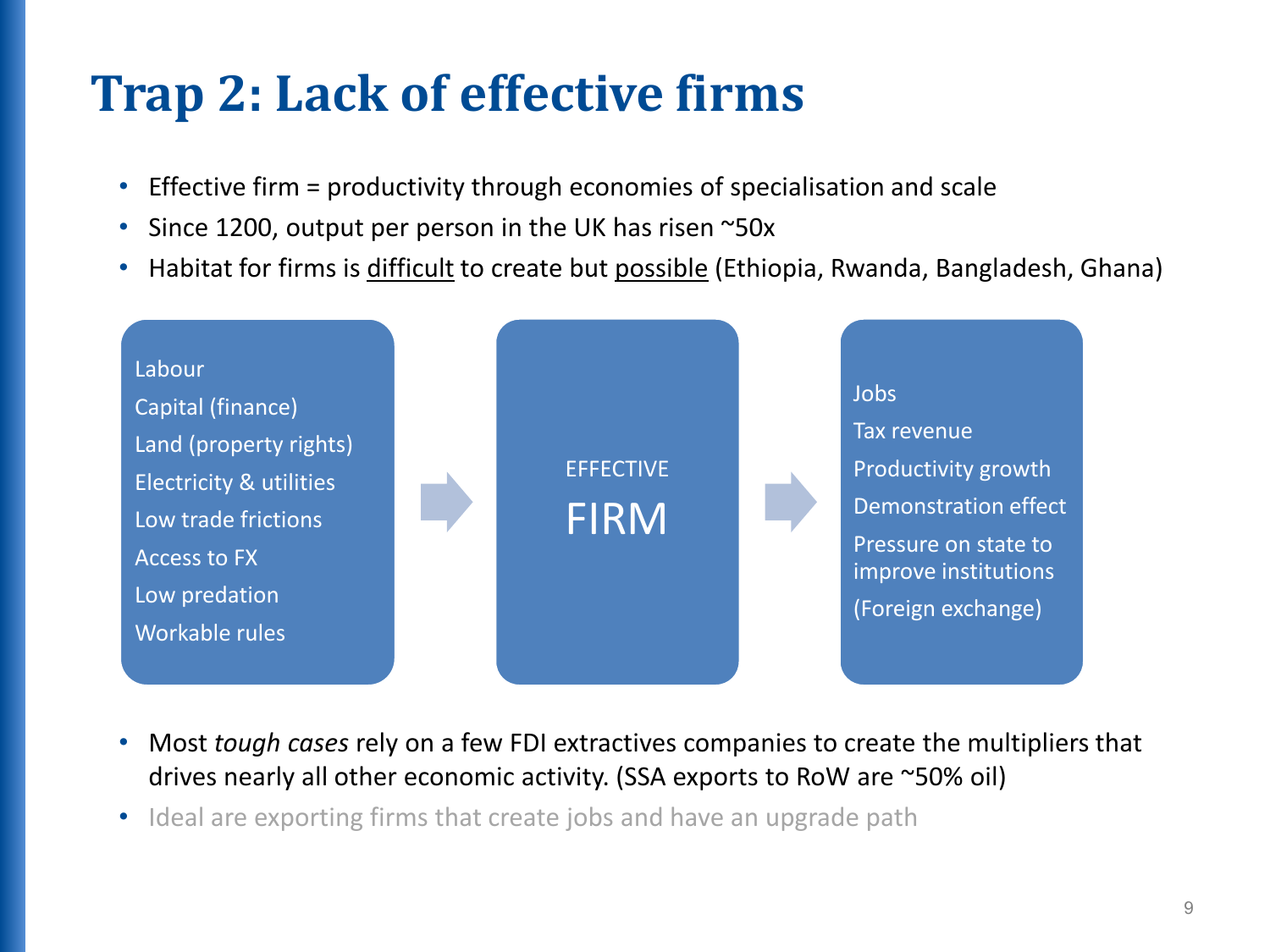# **Undiversified commodity economies**







- *African econ. models of undiversified commodity exports will almost certainly not deliver the growth, jobs, and stability required to escape poverty*.
- *Automation may make this even harder.*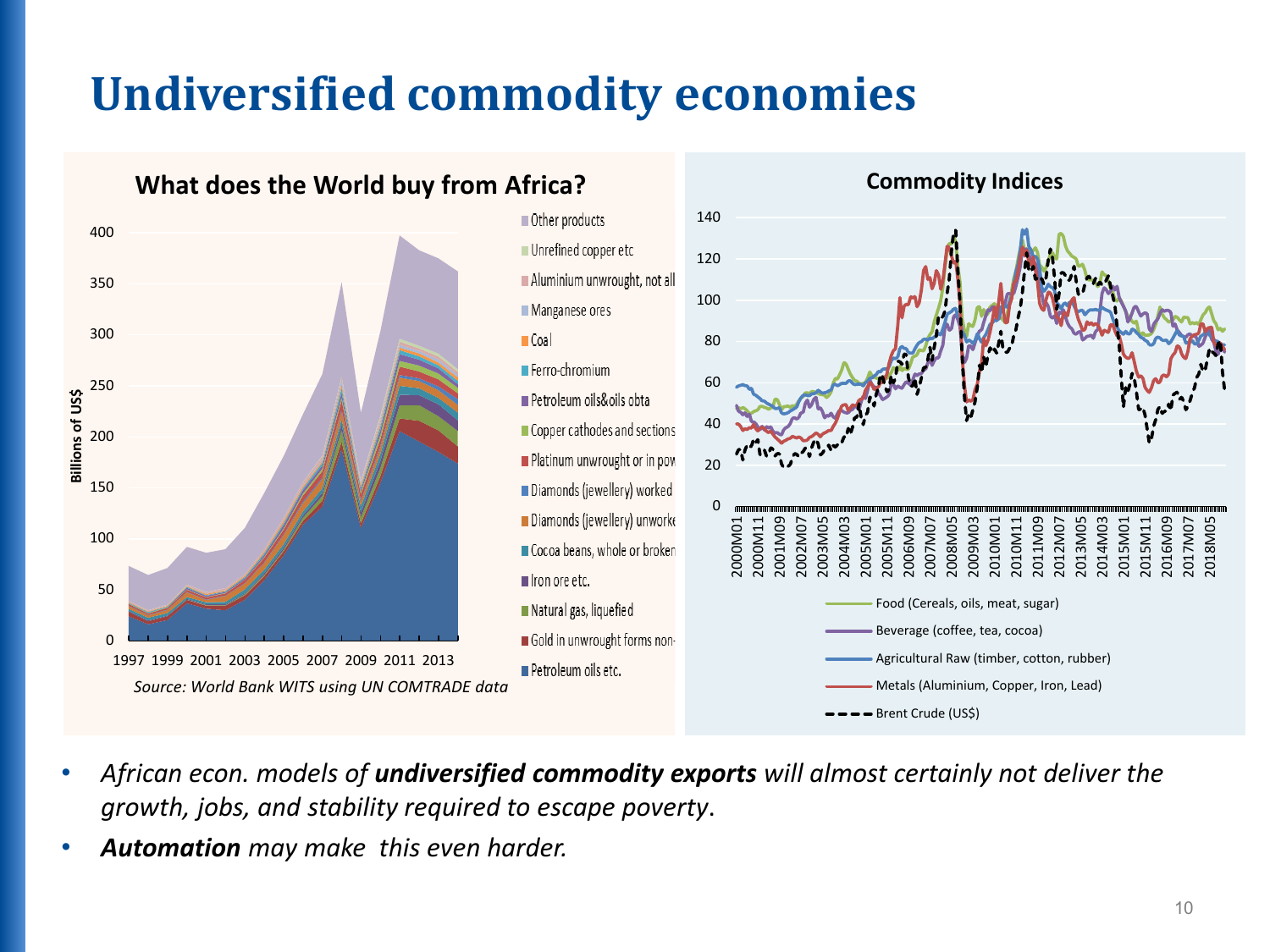#### **Trap 3: Political Order - more like North than Weber**



- State as single actor
- Monopoly on violence
- Able to project policy over territory
- Professionalised, impartial civil service
- Acts like a benevolent social planner
- *Development prevented by lack of knowhow and finance*



#### **Max Weber (1919) Douglass North (2011)**

- State as multiple actors
- Multiple groups using violence
- Not able to project policy over territory
- State **maximizes rents** by limiting access to resources and opportunities
- Dominant group **shares rents** with other elites to lower violence (elite-bargain)
- *Development prevented because it destabilizes the elite-bargain*.